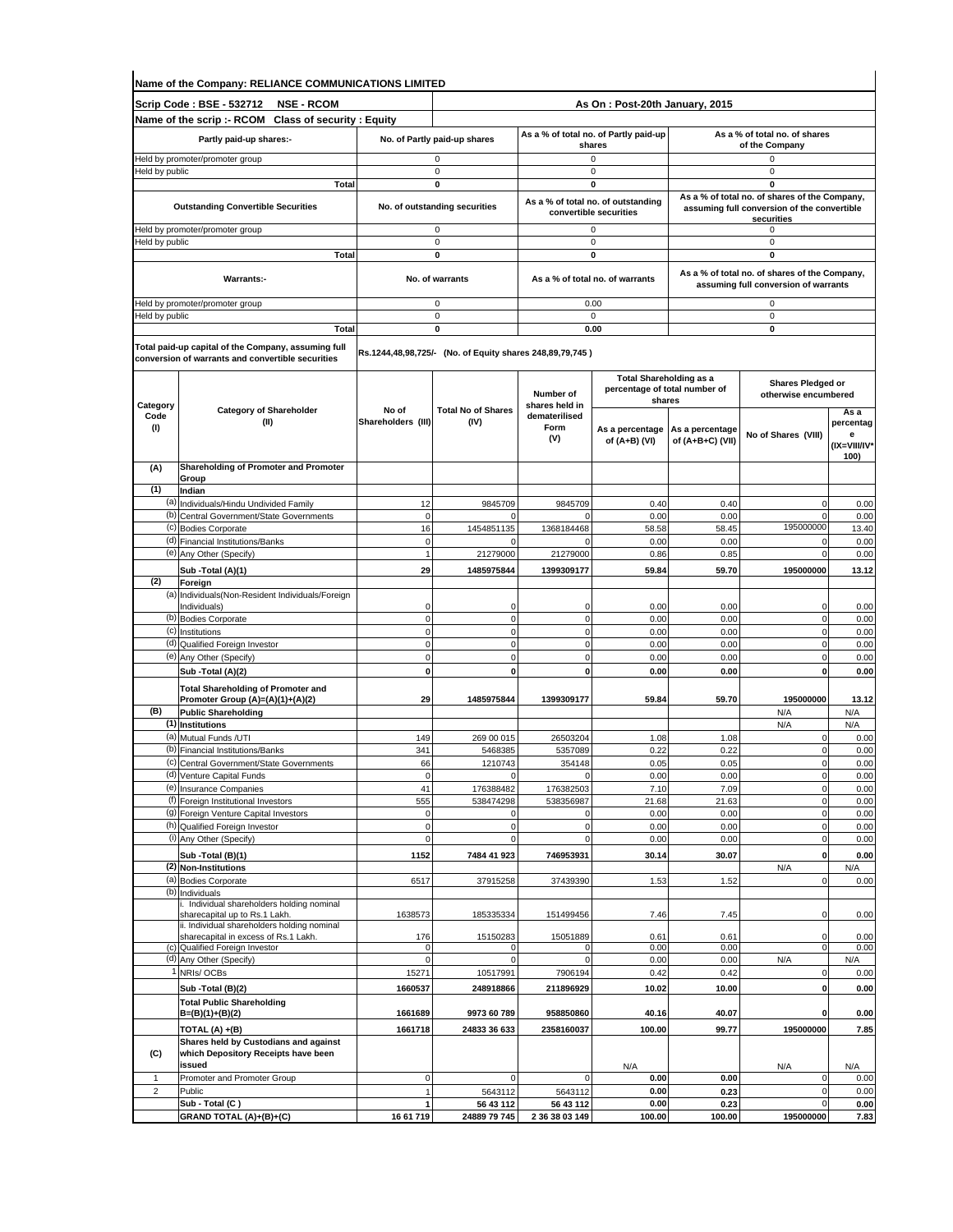## (SHAREHOLDING PATTERN Post- 20.01.2015)

#### **I(b) Statement showing holding of securities (including shares, warrants, convertible securities) of persons belonging to the category "Promoter and Promoter Group"**

|                     |                                                                                                                                    | Details of shares held      |                                                |                          | Encumbered shares (*)    |                                                                                                               | Details of warrants               |                                                                    | Details of convertible                             |                                                                                     | <b>Total shares (including</b>                                                                                                          |
|---------------------|------------------------------------------------------------------------------------------------------------------------------------|-----------------------------|------------------------------------------------|--------------------------|--------------------------|---------------------------------------------------------------------------------------------------------------|-----------------------------------|--------------------------------------------------------------------|----------------------------------------------------|-------------------------------------------------------------------------------------|-----------------------------------------------------------------------------------------------------------------------------------------|
| <b>Sr No</b><br>(1) | Name of the shareholder<br>(II)                                                                                                    | No. of Shares held<br>(III) | As a % of grand<br>Total $(A)+(B)+(C)$<br>(IV) | Number of<br>Shares (V)  |                          | As a % of grand<br>As a percentage total (A)+(B)+(C) of<br>$(VI) = (V)/(III)^*100$ sub-clause (I)(a)<br>(VII) | Number of<br>warrants held (VIII) | As a % total<br>number of<br>warrants of the<br>same class<br>(IX) | Number of<br>convertible<br>securities held<br>(X) | As a % total<br>number of<br>convertible<br>securities of the<br>same class<br>(XI) | underlying shares assuming<br>full conversion of warrants<br>and convertible securities)<br>as a % of diluted share<br>capital<br>(XII) |
|                     | 1 Telecom Infrastructure Finance Private Limited                                                                                   | 86666667                    | 3.48                                           |                          | $\overline{\phantom{a}}$ | 0.00                                                                                                          |                                   | 0.00                                                               | $\sim$                                             | 0.00                                                                                | 3.48                                                                                                                                    |
|                     | Reliance Communications Enterprises Private Limited<br>(Formerly known as AAA Communication Private<br>2 Limited)                  | 72 31 10 172                | 29.05                                          | 195000000                | 26.97                    | 7.83                                                                                                          | $\overline{\phantom{a}}$          | 0.00                                                               |                                                    | 0.00                                                                                | 29.05                                                                                                                                   |
|                     | Reliance Wind Turbine Installators Industries Private<br>Limited (Formerly known as AAA Industries Private<br>3 Limited)           | 30 00 00 000                | 12.05                                          | $\overline{\phantom{a}}$ | $\overline{\phantom{a}}$ | 0.00                                                                                                          | $\overline{\phantom{a}}$          | 0.00                                                               |                                                    | 0.00                                                                                | 12.05                                                                                                                                   |
|                     | Reliance Ornatus Enterprises and Ventures Private<br>Limited (Formerly known as ADA Enterprises and<br>4 Ventures Private Limited) | 30 00 00 000                | 12.05                                          |                          | $\overline{\phantom{a}}$ | 0.00                                                                                                          | $\overline{\phantom{a}}$          | 0.00                                                               |                                                    | 0.00                                                                                | 12.05                                                                                                                                   |
|                     | 5 Shri Jai Anmol A. Ambani                                                                                                         | 16 69 759                   | 0.07                                           | $\overline{\phantom{a}}$ | $\overline{\phantom{a}}$ | 0.00                                                                                                          | $\overline{\phantom{a}}$          | 0.00                                                               | $\overline{\phantom{a}}$                           | 0.00                                                                                | 0.07                                                                                                                                    |
|                     | 6 Shri Jai Anshul A. Ambani                                                                                                        | 100                         | 0.00                                           | $\overline{\phantom{a}}$ |                          | 0.00                                                                                                          |                                   | 0.00                                                               |                                                    | 0.00                                                                                | 0.00                                                                                                                                    |
|                     | Reliance ADA Group Trustees Private Limited -<br>7 Trustees of RCOM ESOS Trust (**)                                                | 2 12 79 000                 | 0.85                                           | $\overline{\phantom{a}}$ | $\overline{\phantom{a}}$ | 0.00                                                                                                          | $\overline{\phantom{a}}$          | 0.00                                                               |                                                    | 0.00                                                                                | 0.85                                                                                                                                    |
|                     | 8 Reliance Capital Limited                                                                                                         | 29695295                    | 1.19                                           | $\overline{\phantom{a}}$ | $\overline{\phantom{a}}$ | 0.00                                                                                                          | $\overline{a}$                    | 0.00                                                               | $\sim$                                             | 0.00                                                                                | 1.19                                                                                                                                    |
|                     | 9 Shreeji Comtrade LLP                                                                                                             | 15 00 000                   | 0.06                                           | $\overline{\phantom{a}}$ | $\overline{\phantom{0}}$ | 0.00                                                                                                          | $\overline{\phantom{a}}$          | 0.00                                                               | $\overline{\phantom{a}}$                           | 0.00                                                                                | 0.06                                                                                                                                    |
|                     | 10 Shrikrishna Tradecom LLP                                                                                                        | 15 00 000                   | 0.06                                           | $\overline{\phantom{a}}$ | $\overline{\phantom{a}}$ | 0.00                                                                                                          | $\overline{\phantom{a}}$          | 0.00                                                               |                                                    | 0.00                                                                                | 0.06                                                                                                                                    |
|                     | 11 Reliance Innoventures Private Limited                                                                                           | 12379001                    | 0.50                                           | $\overline{\phantom{a}}$ | $\overline{\phantom{a}}$ | 0.00                                                                                                          | $\overline{\phantom{a}}$          | 0.00                                                               | $\overline{a}$                                     | 0.00                                                                                | 0.50                                                                                                                                    |
|                     | 12 Shri Anil D. Ambani                                                                                                             | 18 59 171                   | 0.07                                           | $\overline{\phantom{a}}$ |                          | 0.00                                                                                                          | $\overline{\phantom{a}}$          | 0.00                                                               |                                                    | 0.00                                                                                | 0.07                                                                                                                                    |
|                     | 13 Smt. Kokila D. Ambani                                                                                                           | 46 65 847                   | 0.19                                           | $\overline{\phantom{a}}$ |                          | 0.00                                                                                                          |                                   | 0.00                                                               |                                                    | 0.00                                                                                | 0.19                                                                                                                                    |
|                     | 14 Smt. Tina A. Ambani                                                                                                             | 16 50 832                   | 0.07                                           | $\overline{\phantom{a}}$ | $\overline{\phantom{a}}$ | 0.00                                                                                                          | $\overline{\phantom{a}}$          | 0.00                                                               | $\overline{a}$                                     | 0.00                                                                                | 0.07                                                                                                                                    |
|                     | <b>TOTAL</b>                                                                                                                       | 1 48 59 75 844              | 59.70                                          | 195000000                | 13.12                    | 7.83                                                                                                          |                                   | 0.00                                                               |                                                    | 0.00                                                                                | 59.70                                                                                                                                   |

(\*) The term "encumbrance" has the same meaning as assigned to it in regulatiion 28(3) of the SAST Regulations, 2011.

(\*\*) Holding of Promoter(s) include 2,12,79,000 (0.89%) equity shares of the Company held by Reliance ADA Group Trustees Private Limited in its capacity as the Trustees for and on behalf of RCOM ESOS Trust. The same has be be acting in Consert'', only as a matter of abudant caution.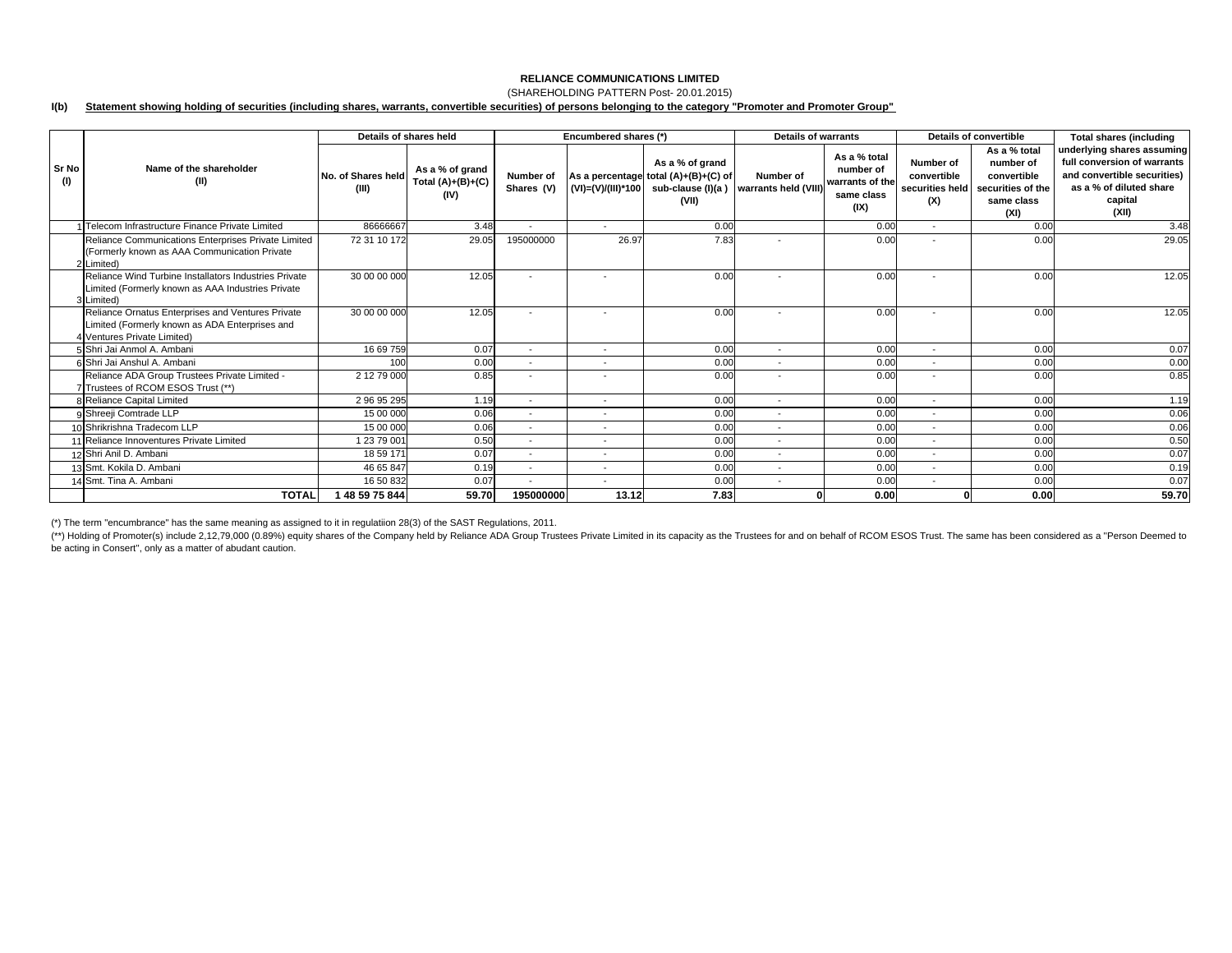(SHAREHOLDING PATTERN Post- 20.01.2015)

### **I(c)(i) Statement showing holding of securities (including shares, warrants, convertible securities) of persons belonging to the category "Public" and holding more than 1% of the total number of**

**shares**

|              |                                                  |                      | Shares as a percentage of                                                                                     |                            | <b>Details of Warrants</b>                                 |                                             | <b>Details of Convertible securities</b>                                | Total shares (including                                                                                                     |  |
|--------------|--------------------------------------------------|----------------------|---------------------------------------------------------------------------------------------------------------|----------------------------|------------------------------------------------------------|---------------------------------------------|-------------------------------------------------------------------------|-----------------------------------------------------------------------------------------------------------------------------|--|
| <b>Sr No</b> | Name of the shareholder                          | No of shares<br>held | total number of<br>shares{i.e.,Grand Total<br>$(A)+(B)+(C)$ indicated in<br>statement at para(I)(a)<br>above} | Number of<br>warrants held | As a % of total<br>number of warrants<br>of the same class | Number of<br>convertible<br>securities held | % w.r.t. total number of<br>convertible securities of<br>the same class | underlying shares assuming full<br>conversion of warrants and<br>convertible securities) as a % of<br>diluted share capital |  |
|              | Life Insurance Corporation Of India              | 164690275            | 6.62                                                                                                          | 0                          |                                                            |                                             |                                                                         | 6.62                                                                                                                        |  |
|              | 2 Europacific Growth Fund                        | 91597000             | 3.68                                                                                                          | $\Omega$                   |                                                            |                                             |                                                                         | 3.68                                                                                                                        |  |
|              | 3 New World Fund Inc                             | 64516096             | 2.59                                                                                                          | $\Omega$                   |                                                            |                                             |                                                                         | 2.59                                                                                                                        |  |
|              | 4 Clsa (Mauritius) Limited                       | 42285000             | 1.70                                                                                                          | $\Omega$                   |                                                            |                                             |                                                                         | 1.70                                                                                                                        |  |
|              | 5 Vanguard Funds                                 | 28796176             | 1.16                                                                                                          | ∩                          |                                                            |                                             |                                                                         | 1.16                                                                                                                        |  |
|              | 6 Blackrock Funds                                | 27394934             | 1.10                                                                                                          | ∩                          |                                                            |                                             |                                                                         | 1.10                                                                                                                        |  |
|              | 'Ontario Teachers' Pension Plan Board-Np3A - All | 25000000             | 1.0(                                                                                                          | ∩                          |                                                            |                                             |                                                                         | 1.00                                                                                                                        |  |
|              | <b>TOTAL</b>                                     | 444279481            | 17.85                                                                                                         | $\Omega$                   |                                                            |                                             |                                                                         | 17.85                                                                                                                       |  |

## **I(c)(ii) Statement showing holding of securities (including shares, warrants, convertible securities) of persons (together with PAC) belonging to the category "Public" and holding more than 5% of the total number of shares of the Company.**

| Sr No | Name of the shareholder               | No of shares<br>held | Shares as a percentage of                                                                           | <b>Details of Warrants</b> |                                         |                                | <b>Details of Convertible securities</b>    | Total shares (including                                         |
|-------|---------------------------------------|----------------------|-----------------------------------------------------------------------------------------------------|----------------------------|-----------------------------------------|--------------------------------|---------------------------------------------|-----------------------------------------------------------------|
|       |                                       |                      | total number of<br>shares{i.e.,Grand Total<br>$(A)+(B)+(C)$ indicated in<br>statement at para(I)(a) |                            | As a % of total                         | Number of                      | % w.r.t. total number of                    | underlying shares assuming full                                 |
|       |                                       |                      |                                                                                                     | Number of<br>warrants      | number of warrants<br>of the same class | convertible<br>securities held | convertible securities of<br>the same class | conversion of warrants and<br>convertible securities) as a % of |
|       |                                       |                      |                                                                                                     |                            |                                         |                                |                                             | diluted share capital                                           |
|       | I Life Insurance Corporation of India | 164690275            | 6.62                                                                                                |                            |                                         |                                |                                             | 6.62                                                            |
|       | <b>TOTAL</b>                          | 164690275            | 6.62                                                                                                |                            |                                         |                                |                                             | 6.62                                                            |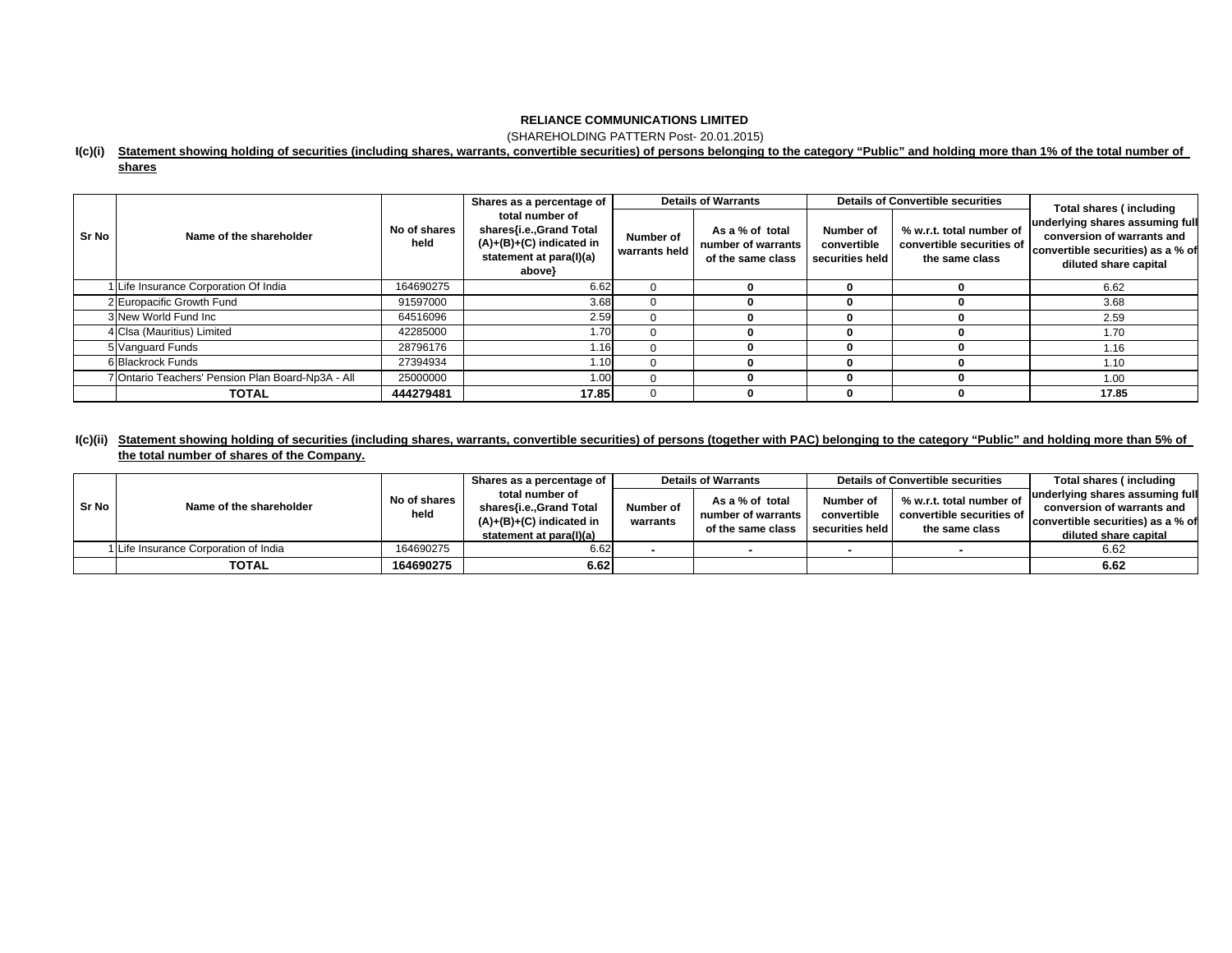(SHAREHOLDING PATTERN Post- 20.01.2015)

#### **I(d) Statement showing details of locked -in shares**

| Sr No | Name of the shareholder        | No of locked-in shares | Locked-in shares as a percentage of total number<br>of shares{i.e., Grand Total (A)+(B)+(C) indicated in<br>statement at para(I)(a) above} |
|-------|--------------------------------|------------------------|--------------------------------------------------------------------------------------------------------------------------------------------|
|       | Telecom Infrastructure Finance | 8.66.66.667            | 3.48                                                                                                                                       |
|       | <b>Private Limited</b>         |                        |                                                                                                                                            |
|       | TOTAL                          | 8,66,66,667            | 3.48                                                                                                                                       |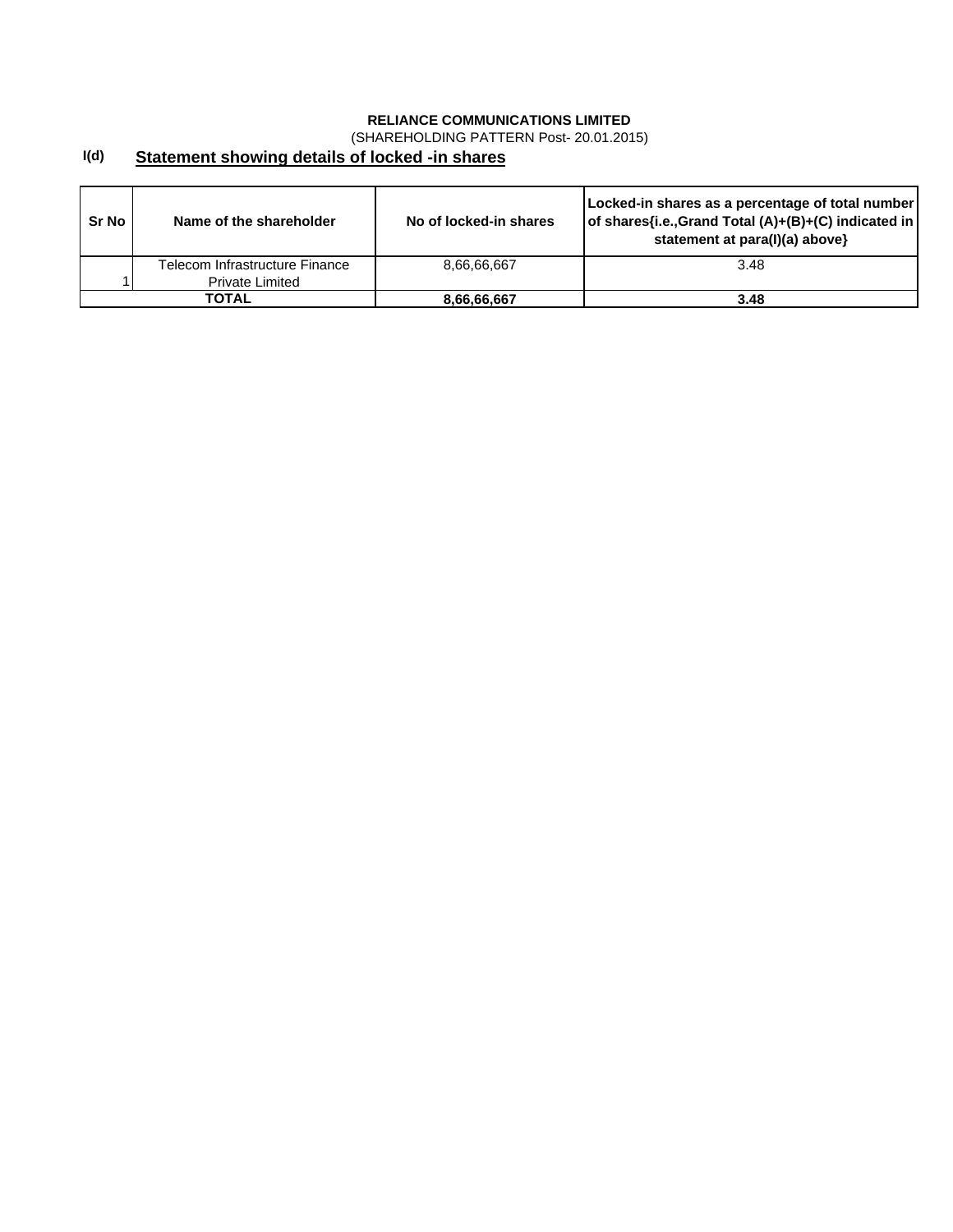(SHAREHOLDING PATTERN Post- 20.01.2015)

# **II(a) Statement showing details of Depository Receipts (DRs)**

| <b>Sr No</b> | Type of outstanding DR<br>(ADRs, GDRs, SDRs, etc.) | Number of<br>outstanding DRs | No of shares underlying<br>outstanding DRs | <b>Shares underlying outstanding</b><br>DRs as a percentage of total<br>number of shares{i.e.,Grand<br>Total (A)+(B)+(C) indicated in<br>statement at para(I)(a) above} |
|--------------|----------------------------------------------------|------------------------------|--------------------------------------------|-------------------------------------------------------------------------------------------------------------------------------------------------------------------------|
|              | GDRs                                               | 5643112                      | 5643112                                    | 0.23                                                                                                                                                                    |
|              | ΤΟΤΑL                                              |                              | 5643112                                    | 0.23                                                                                                                                                                    |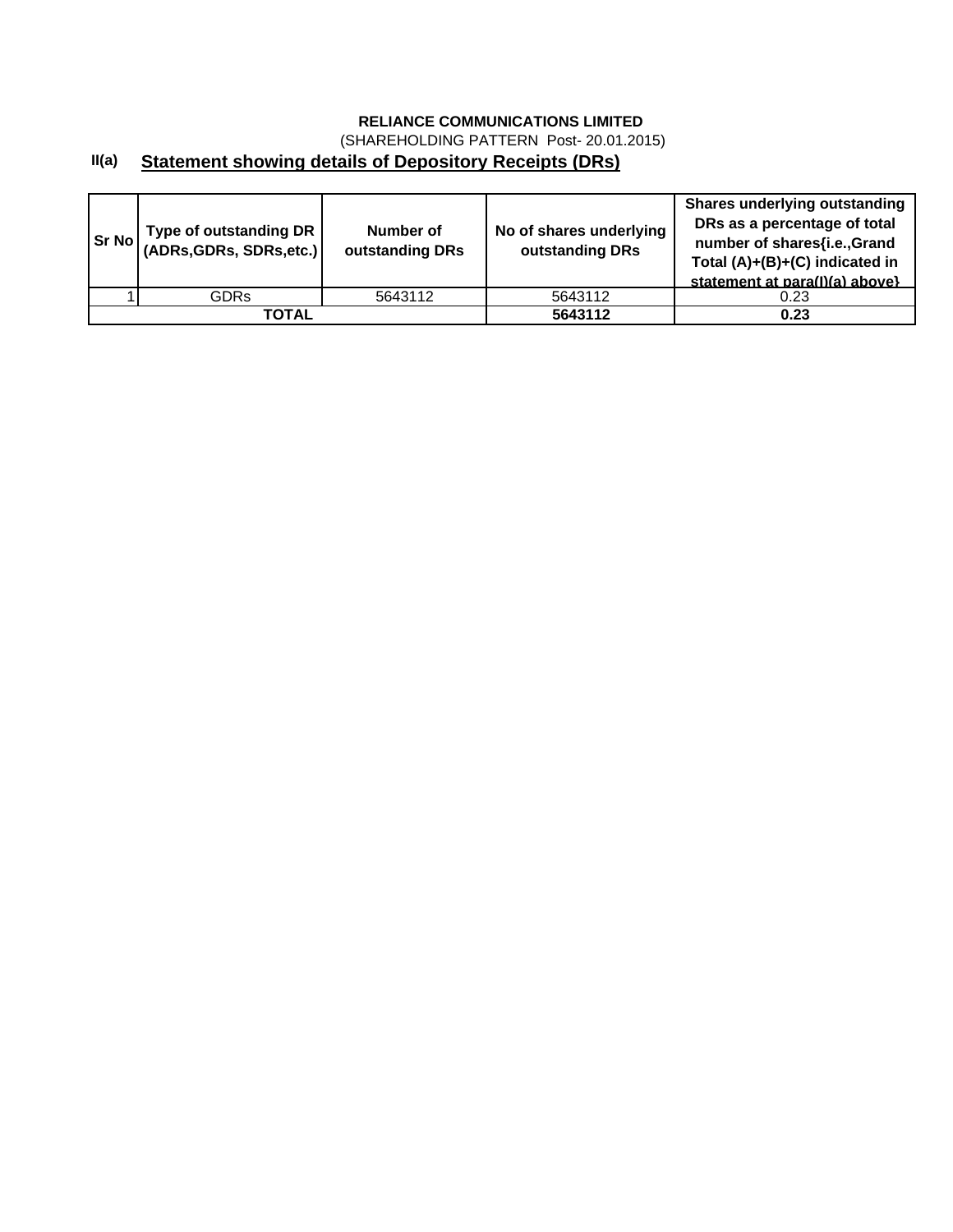## **RELIANCE COMMUNICATIONS LIMITED**  (SHAREHOLDING PATTERN Post - 20.01.2015)

**Sr No Name of the DR Holder Type of outstanding DR SR No Name of the DR Holder (ADRs,GDRs, SDRs,etc.) No of shares underlying outstanding DRs Shares underlying outstanding DRs as a percentage of total number of shares{i.e.,Grand Total (A)+(B)+(C) indicated in statement at para(I)(a) above}** 1 | Nil Nil | 0 | 0.00  $\mathfrak{p}$ **TOTAL 0 0.00 Statement showing Holding of Depository Receipts (DRs), where underlying shares held by ''Promoter/Promoter group'' are in excess of 1% of the total number of** 

**II(b)**